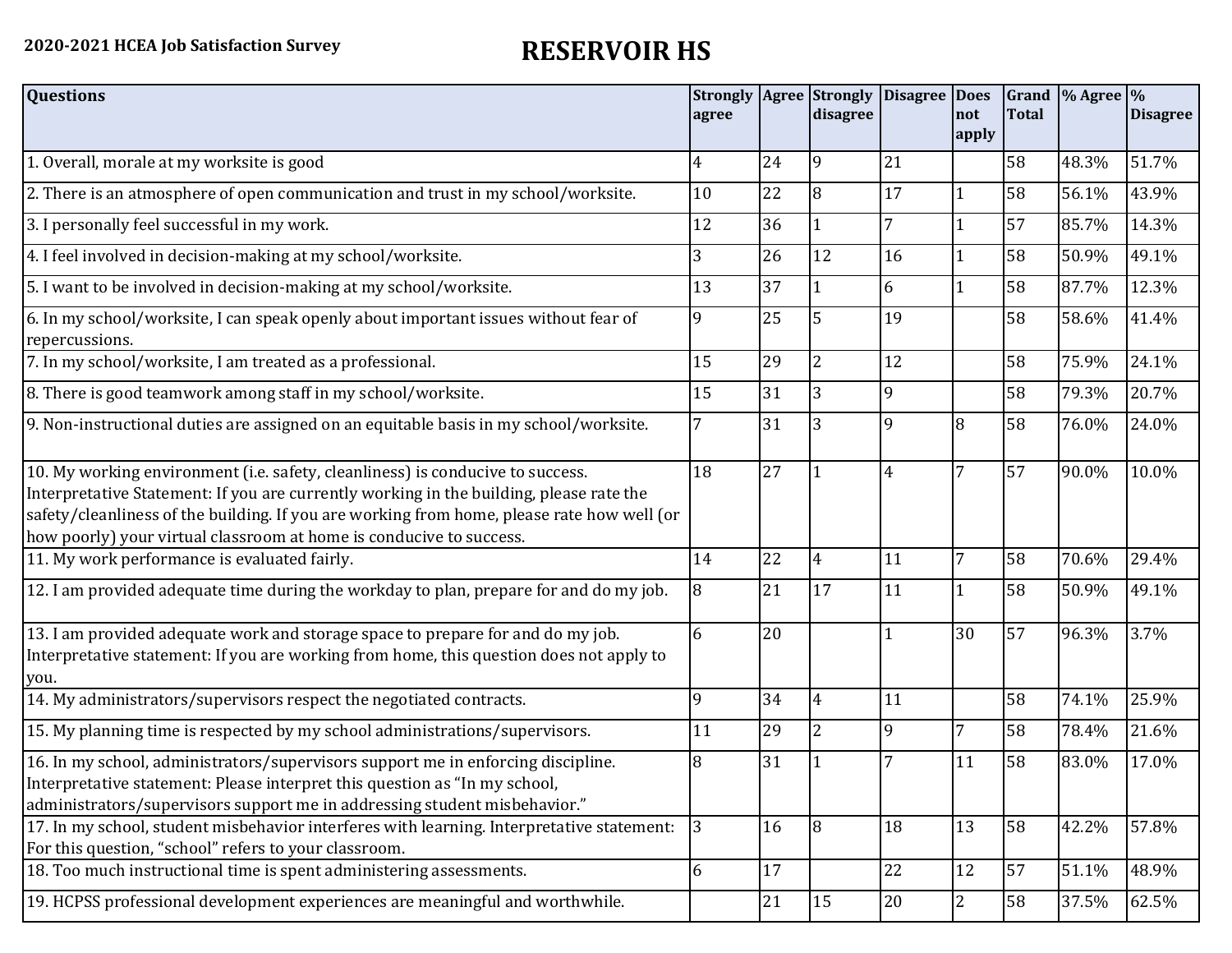| 20. Increased workload has contributed to a decline in my morale.                                                                                          | 22                       | 12             | $\overline{2}$ | 21 | $\mathbf{1}$   | 58 | 59.6% | 40.4% |
|------------------------------------------------------------------------------------------------------------------------------------------------------------|--------------------------|----------------|----------------|----|----------------|----|-------|-------|
| 21. I am paid fairly.                                                                                                                                      |                          | 25             | 14             | 18 |                | 58 | 44.8% | 55.2% |
| 22. I have confidence in the leadership exhibited by the HCPSS Superintendent.                                                                             | 2                        | 27             | 12             | 16 |                | 58 | 50.9% | 49.1% |
| 23. I have confidence in the leadership exhibited by the Howard County Board of<br>Education.                                                              | 2                        | 20             | 8              | 27 |                | 58 | 38.6% | 61.4% |
| 24. I have confidence in the leadership exhibited by the Howard County Education<br>Association (HCEA).                                                    | 20                       | 30             | $\overline{2}$ | 3  | 3              | 58 | 90.9% | 9.1%  |
| 25. I feel that HCPSS offers me the possibility of advancing professionally in the field of<br>education.                                                  | 5                        | 30             |                | 8  | 8              | 58 | 70.0% | 30.0% |
| 26. In my position, I receive appropriate and adequate support and training.                                                                               | 5                        | 30             | 6              | 17 |                | 58 | 60.3% | 39.7% |
| 27. During this current school year, I have experienced harassing behavior from<br>colleagues.                                                             | $\overline{\mathcal{L}}$ | $\overline{2}$ | 27             | 24 | 3              | 58 | 7.3%  | 92.7% |
| 28. During this current school year, I have experienced harassing behavior from<br>administrators/supervisors.                                             | 3                        | $\overline{2}$ | 26             | 25 | $\overline{2}$ | 58 | 8.9%  | 91.1% |
| 29. During this current school year, I have experienced harassing behavior from parents.                                                                   | $\overline{2}$           | 10             | 24             | 21 |                | 58 | 21.1% | 78.9% |
| 30. At my school I spend most of my PIP time on non-instructional activities.                                                                              | $\overline{2}$           | 12             | 4              | 20 | 20             | 58 | 36.8% | 63.2% |
| 31. At my school our administrator includes time during PIP for teacher-initiated<br>collaboration.                                                        | 2                        | 20             | 5              | 11 | 20             | 58 | 57.9% | 42.1% |
| 32. In my school, I spend too much time in meetings.                                                                                                       | 7                        | 24             | $\overline{2}$ | 24 | 1              | 58 | 54.4% | 45.6% |
| 33. In my school, there is adequate support for special education students.                                                                                | 3                        | 25             |                | 21 | 5              | 58 | 52.8% | 47.2% |
| 34. My administrator/supervisor provides people working from home with flexibility in<br>their workday.                                                    | 12                       | 31             | 3              | 9  | 3              | 58 | 78.2% | 21.8% |
| 35. My administrator/supervisor has reasonable expectations of workload for staff while<br>in virtual learning.                                            | 8                        | 26             | 8              | 12 | 3              | 57 | 63.0% | 37.0% |
| 36. Students have adequate technology and tools (hardware/software/connectivity) to<br>participate in virtual learning.                                    | $\overline{2}$           | 41             | $\overline{2}$ | 11 | $\overline{2}$ | 58 | 76.8% | 23.2% |
| 37. Staff have adequate technology hardware (e.g. computers, document cameras, other<br>technology hardware) to meet the requirements of virtual learning. | $\overline{4}$           | 27             | 19             | 18 |                | 58 | 53.4% | 46.6% |
| 38. HCPSS has provided the software I need to do my job and collaborate with colleagues.                                                                   | $\vert$ 5                | 36             | 4              | 12 | 1              | 58 | 71.9% | 28.1% |
| 39. The software and online services provided by HCPSS to do my job are difficult and/or $\vert$ 5<br>time-consuming to use.                               |                          | 21             | 8              | 23 | $\mathbf{1}$   | 58 | 45.6% | 54.4% |
| 40. In my class, I feel that students are engaged in virtual learning                                                                                      | $\overline{4}$           | 22             | 6              | 16 | 9              | 57 | 54.2% | 45.8% |